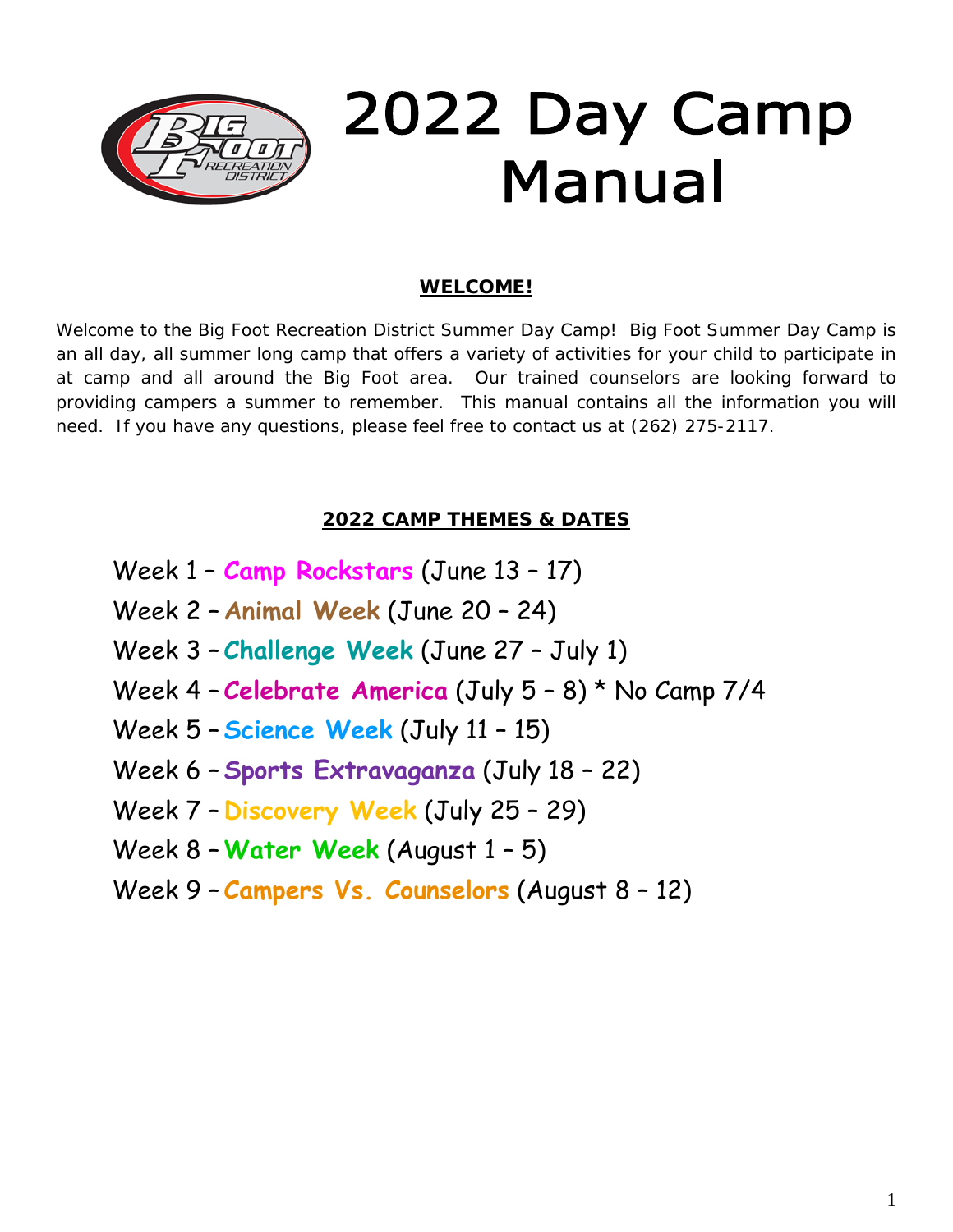# **CAMP SCHEDULE**

### **Weekly Beach Schedule** \*Beach schedule subject to change

All camps are scheduled for the beach on Tuesdays and Thursdays. We do plan extra beach days during the summer so ALWAYS have what you need for the beach.

## **Weekly Field Trip Schedule**

All camps are scheduled for field trips on Wednesdays. Adventure camp will have additional field trips on many Mondays and Fridays. An email will go out each Friday prior to let you know what they need for the field trips the following week.

# **Daily Schedule**

| $8:00 - 8:15$   | Parent Drop Off / Free Play                        |  |  |
|-----------------|----------------------------------------------------|--|--|
| $8:15-8:30$     | <b>Camp Morning Meeting</b>                        |  |  |
| $8:30-10:00$    | <b>Organized Activities</b>                        |  |  |
| $10:00 - 10:15$ | Snack (must supply on your own)                    |  |  |
| $10:15 - 12:00$ | <b>Organized Activities</b>                        |  |  |
| $12:00-12:45$   | Lunch (must supply on your own)                    |  |  |
| $12:45-3:30$    | <b>Organized Activities</b>                        |  |  |
| $3:30-3:55$     | Clean Up/Pack Up                                   |  |  |
| $4:00 - 4:05$   | <b>Campers Dismissed</b>                           |  |  |
| $4:00 - 5:00$   | After Care Option (see below for more information) |  |  |

## Arrival

Campers are to arrive at Fontana Elementary School between 8:00 AM and 8:15 AM. Drop off will be through the FRONT entrance of the school. We will not be using the side drive this year. A staff member will be by the main doors at 8AM to let the campers in. The doors to the school do close and lock at 8:15 AM. Campers are not to be dropped off prior to 8:00 AM. If you want to check your child in daily, you must walk to the main entrance to sign them in. If you are dropping your child off, you are leaving them on their own to sign in. Campers are to report directly to their camp room upon arrival.

### Late Arrival

There will be many days we leave Fontana School by 8:30 AM to attend walking and bussed fieldtrips. If you know you will be arriving late (after 8:15 AM), please let the camp director know as soon as possible so you can be directed on where to go. If you are arriving after 8:15 AM you must call (262) 394-6311 prior to arrival. All late arrivals must be check in by an adult.

# **Departure**

All Campers must be checked out at Fontana Elementary School at 4:00 PM. If you wish for your child to check themselves out they will be dismissed promptly at 4:00 PM at the Main Entrance. If you wish to check your child out, we will keep them in our custody until you arrive. They will be brought to the main doors at 4:00 PM and can be check out at the Main Entrance.

# Late Fees

Campers must be checked out no later than 4:10 PM. At 4:10 PM, they will be sent to extended care and a **\$15** fee will be applied (unless an extended care punch card was pre-purchased).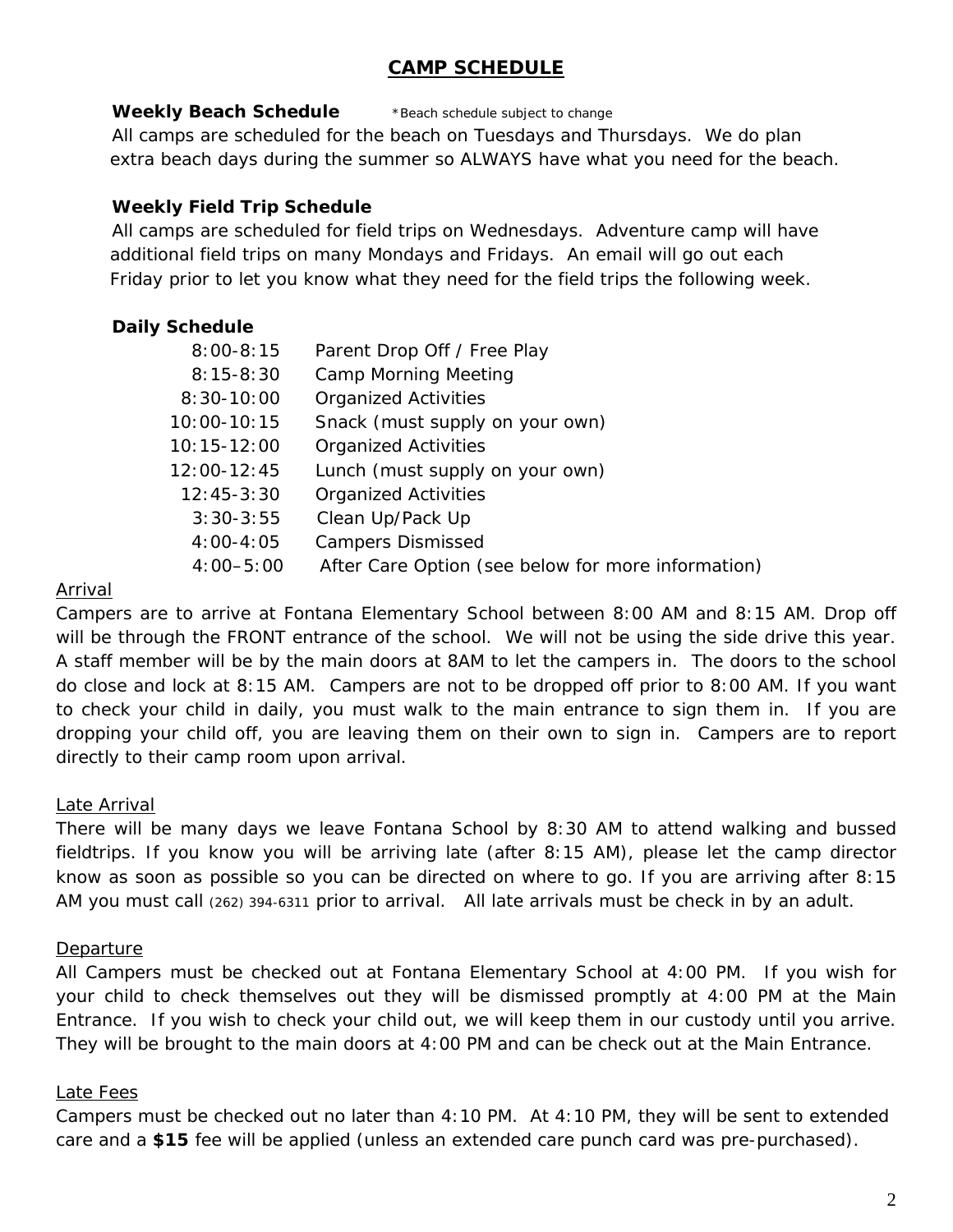### Rain Arrival/Departure

If it is raining, we will have a counselor at the Main Entrance from 8:00 AM – 8:15 AM. All campers who get checked out by an adult will continue to do so the same way. You can pull up at this time to pick your child up. At 4:10 PM, all campers still waiting will be brought to extended care.

### Extended Care

Extended care is daily from 4:00 PM - 5:00 PM. All extended care participants can be picked up anytime between 4:00 PM and 5:00 PM. All extended care campers must be signed out by an authorized adult. To register for extended care, you must purchase a discounted 5 pack punch card for \$40. Every day that your child is there at 4:10 PM we will punch their card and mark the date. The punch cards do not expire and can be used through summer. All unused punches will be credited to your account at the end of August. If you think you will be using extended care, please register for the punch card. Please note that if you are not registered for an extended care punch card and are not picked up by 4:10PM, there will be a \$15 late pickup fee. All extended care campers will be provided a snack.

#### Transport in a Privately Owned Vehicle

You will be asked to sign a waiver stating it is okay for your camper to be transported in a privately owned vehicle. In the rare circumstance that we are not at Fontana School and we need to be transported by car vs. walking (due to weather or other events) we will use the Big Foot Recreation Van and Authorized Big Foot Employees Privately owned vehicles to transport the campers back to Fontana School.

### **CAMP RULES**

The following guidelines have been developed to ensure the care, welfare, safety and security of all program participants. Additional rules may be developed as deemed necessary by staff. All participants are to read through and sign the code of conduct when registering for the program. Campers are expected to follow the basic rules:

- 1. Keep hands, feet, and objects to oneself
- 2. Treat other children, staff, and visitors with respect
- 3. Follow instructions of your group leaders
- 4. Always stay with your group
- 5. Respect the program equipment and the property of others

#### Behavior and Discipline

When a child is acting inappropriately, staff will conduct positive behavior management strategies in attempt to eliminate the inappropriate behavior. Parents will be notified and will be expected to work with staff to encourage more appropriate behavior. For safety reasons, **certain inappropriate behavior will NOT be tolerated.** The following behaviors may result in a child's suspension or termination from the program:

#### PARTICIPANTS SHOULD NOT:

- 1. Hurt others or self
- 2. Leave designated area(s) without permission
- 3. Run away from staff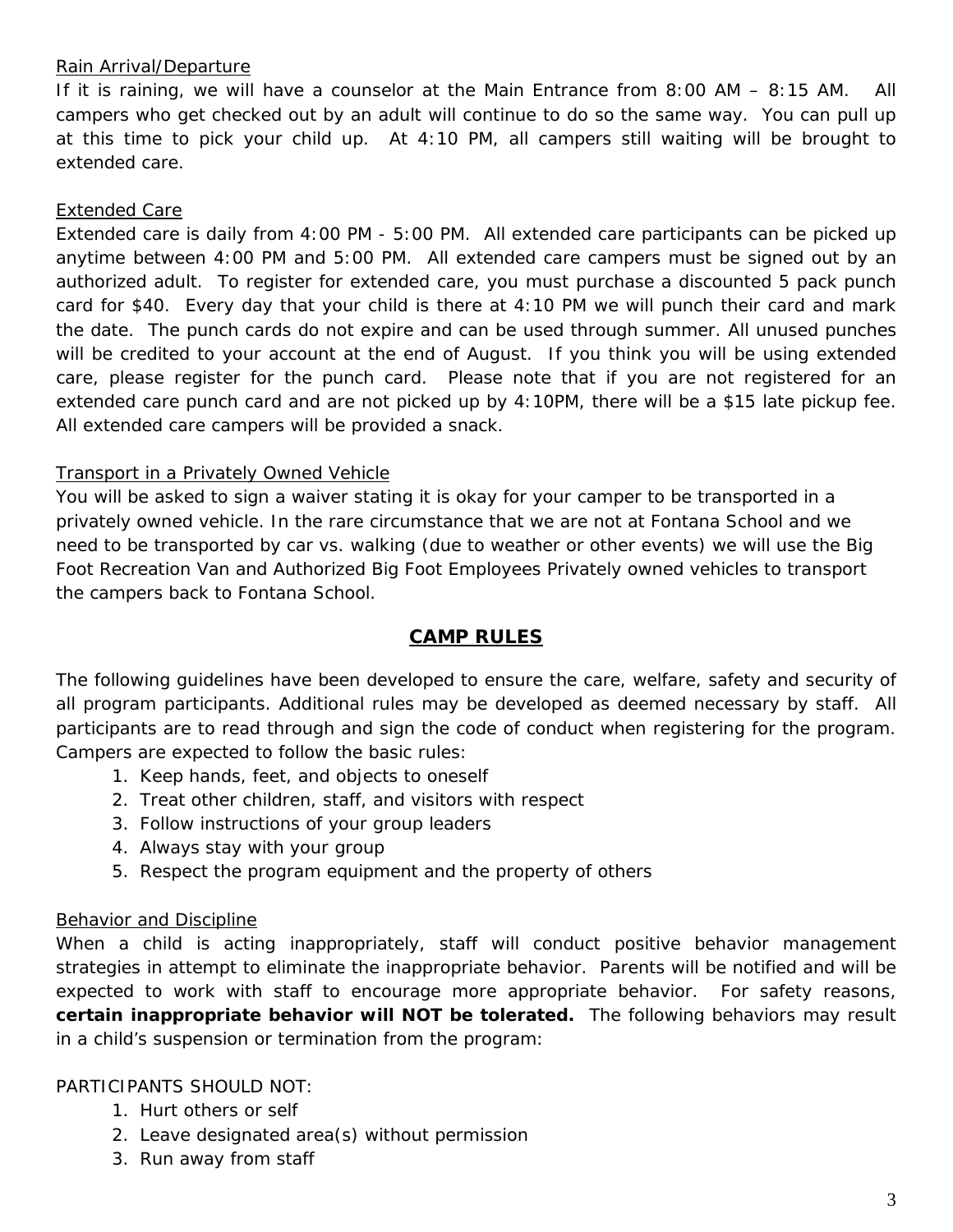- 4. Cause destruction of property
- 5. Use profane language
- 6. Threaten violence
- 7. Jeopardize the health or safety of others
- 8. Refuse to take direction from staff

If such misbehaviors occur, parents will receive a disciplinary action notice, a Conduct Report, and will be expected to support and work with program staff in order for a child to return to the program. Steps leading up to Conduct Reports:

- 1. Verbal Warning/Talk with Camper/Written Apology
- 2. Call to Parents/Behavior Contract
- 3. Suspension from the program
- 4. Termination from the program

*\*In severe cases, the first steps may be skipped and the camper removed from the program.* 

# **CAMP ATTIRE**

Campers should wear pants or shorts, t-shirts, socks, and **tennis shoes**. We ask that campers refrain from wearing good clothes, as some activities can be messy. We will be playing outside each day, so **TENNIS SHOES ARE A MUST!** *\*Flip flops or sandals can be worn at the beach but tennis shoes are to be worn at all other times throughout the day.* All campers will be issued one camp T-shirt on their first day of camp. Please indicate T-shirt size on the registration form. **T-shirts must be worn on field trip days.**

### Items To Bring On A Daily Basis

Big Foot Summer Day Camp offers a wide variety of activities. **Toys and games from home are NOT permitted at camp**.

All campers need to bring these items everyday:

- Swimsuit Lunch
- Towel  **Snack**
- Water bottle Bug Spray
- Sunscreen

### *\*All items should be carried in a backpack and clearly labeled with the child's name.*

Even if the weather appears to be rainy, please send a swimsuit in case the weather clears during the day. Summer days can be hot, and we may be playing many water games to keep cool. Campers may bring money to camp for concessions on beach days and field trip days. Some of our field trips may require face masks. If this is the case, you will be asked to bring one on those days. You will be notified ahead of time if so. Face masks are recommended but not required at Fontana School.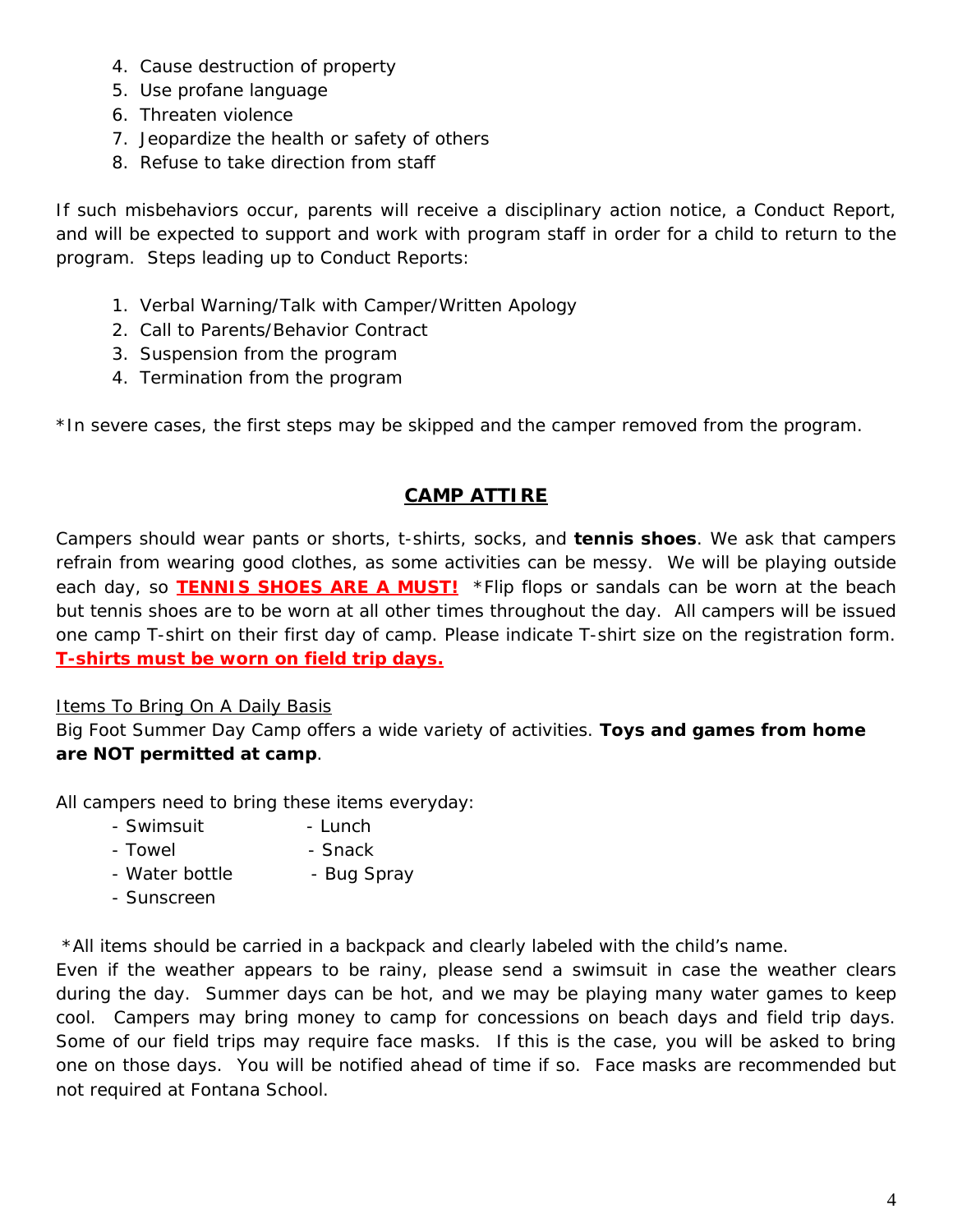# **Big Foot Recreation District is NOT responsible for lost or stolen items. Every Friday we will bring out the lost & found for you to go through at dismissal (weather permitting).**

Campers are allowed to bring cell phones; however, they are to remain in your child's backpack at all times**. Phones that are taken out during camp hours will be taken away and given back at the end of the day. Please contact the camp director if you need to get a hold of your camper.** 

### Lunch & Snack

Campers are required to bring their own daily cold lunch and snack. We are only providing a snack during extended care (NEW 2022). **Microwaves and refrigeration are NOT provided.**  Also, do not forget to indicate on the registration and site form if your child has food allergies.

## Communications/Contact

All communications should go through the Big Foot Recreation office or the Camp Director. Every Friday, you will receive an email with the upcoming week's agenda. Please read the email so you know what is needed for the following week. Feel free to respond to the email with questions. The camp director will try their best to check it daily. If you need to reach a camp counselor the camp director will relay the message.

## **SWIMMING**

Campers will have the opportunity to swim at Fontana Beach throughout the week. However, parents need to be specific on their child's swim ability. Camp staff will be with their campers at all times when they are in the water and on the beach. **Campers will be given swim bands specific to their swim level ability that is listed on their site form.** In addition to the counselor staff, certified lifeguards will supervise campers during all swim activities. If you wish to have your child wear a life jacket in the water you must supply them with one. If they bring it, we will require them to wear them at all times when in the water. The only exception is during swim lessons (no life jackets allowed). Please don't forget to bring sunscreen. We advise application of sunscreen prior to arrival at camp. Counselors will remind campers to reapply the sunscreen during the day. Staff will not be allowed to apply sun screen to any parts of the children except for their faces (unless using spray sunscreen).

### Swim Levels

| <b>SHALLOW WATER:</b> | Swimmers can only go into the water up to their                   |
|-----------------------|-------------------------------------------------------------------|
|                       | waist.                                                            |
| <b>SWIM LINE:</b>     | Swimmers can only go as deep as the swim line                     |
|                       | (white circle buoys). This is about 3-4 feet deep.                |
|                       | Swimmers are allowed to swim in the deep water                    |
|                       | <b>SWIM PIER:</b> and jump off the pier. The pier begins around 4 |
|                       | feet and goes over 8 feet deep.                                   |

### Swim Lessons

NEW this year! We have swim lessons scheduled on Tuesdays and Thursdays with Water Safety Patrol. This is an optional program but highly recommended! They will have a half hour lesson twice a week (weather permitting) for 6 weeks. Swim lessons are during camp weeks 3 – 8 and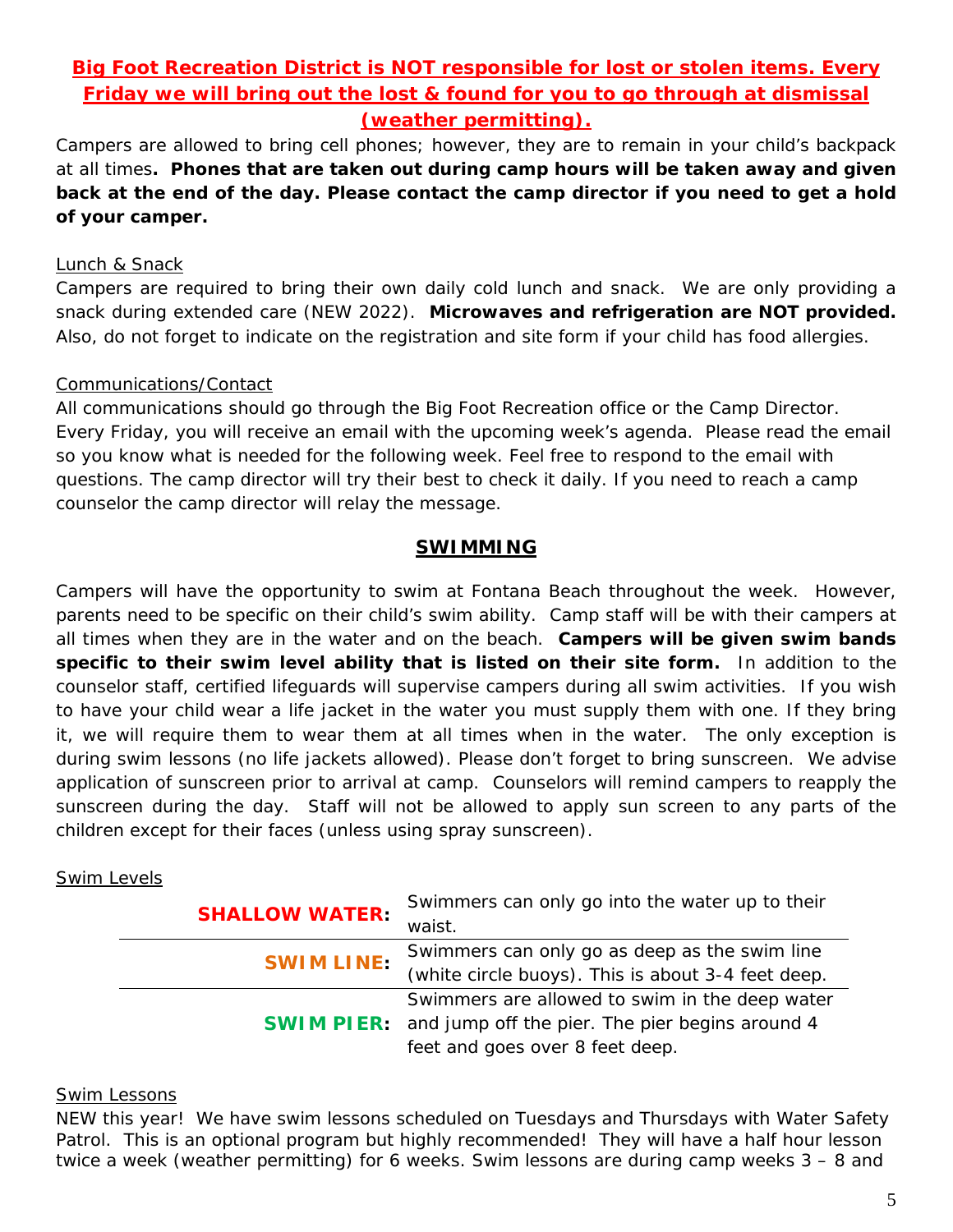go from June 28 – August 4. If you are not enrolled in camp that week, lessons will not be available.

**Campers registered for at least 4 of the following weeks can participate in swim lessons. Campers must be registered by June 20th to take lessons:**

| OR. | Week 3 Tuesday/Thursday |
|-----|-------------------------|
| OR. | Week 4 Tuesday/Thursday |
| OR. | Week 5 Tuesday/Thursday |
| OR. | Week 6 Tuesday/Thursday |
| OR. | Week 7 Tuesday/Thursday |
| OR. | Week 8 Tuesday/Thursday |
|     |                         |

# Swim Lesson Levels:

 $\Box$  Beginner 1- New to swimming and/or does not like to put face in water.

 $\Box$  Beginner 2 – Will put full body underwater and working on floating on their own.

□ Beginner 3 –Can float on their own and/or working on learning strides/strokes.

□ Advanced Beginner –Knows Some Strokes. Working In Deep Water. Can Tread Water.

□ Intermediate- Deep water only. Can float and tread water. Knows some strokes.

□ Advanced Swimmer- Best swimmers. Working on Distance.

 $\Box$  Water Masters – must past Advance Swimmers to take Water Masters and be 11+ yrs.

# **REGISTRATION**

### When to Register

Early registration is the only guarantee into the camp. To receive the early registration discount, you must register prior to May 16<sup>th</sup>. If you register after May 16<sup>th</sup>, you must register 7 days in advance for all camp weeks; otherwise, a **\$10 late registration fee** will be assessed per camp participant. Timely registrations are important to keep camp well organized for all participants. At times, our camp is full so make sure you register early. Not all late registrations will be accepted due to space and field trip limitations.

### Refunds

# Big Foot Recreation District Refund Policy

We make every effort to expand class size or add classes to accommodate the demand for our programs. If we do not have room in our programs for you, we will notify you and issue a full refund. All refunds, when requested by the participant prior to the start of the program will be assessed a \$5.00 processing fee to help offset costs. Generally, there are no refunds once a program has begun or field trips have been booked. Certain cases require exceptions and will be dealt with on an individual basis.

# **UNAUTHORIZED DEPARTURE**

In the event that a child leaves or runs away from the camp program without authorization the following steps will be taken:

- 1. Staff will encourage the child to return voluntarily
- 2. If the child leaves the grounds
	- a. the police will be notified to locate the child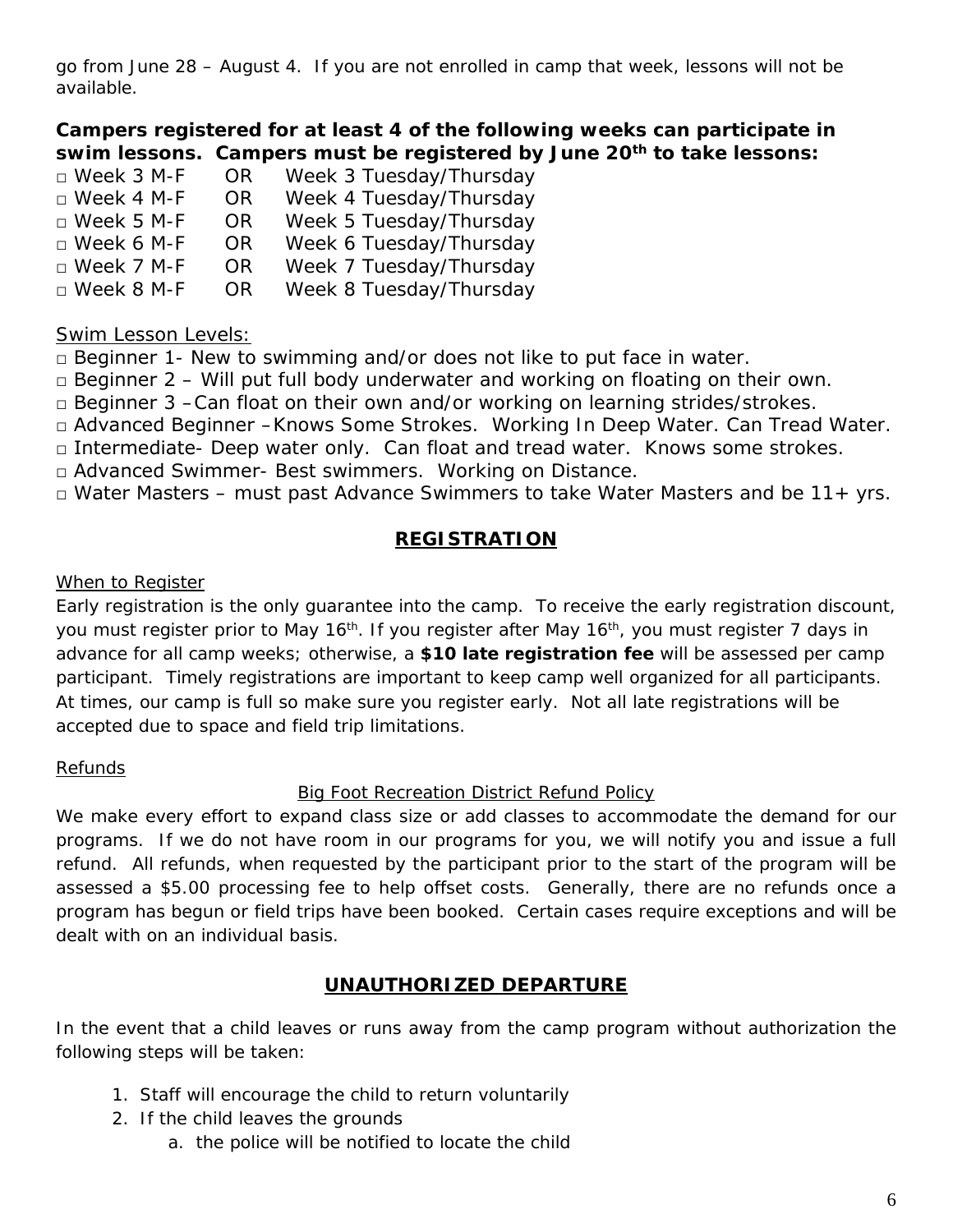- b. the parents will be contacted
- c. a conduct report form will be filled out
- d. repeat occurrences may result in suspension or termination from the program

# **HEALTH AND SAFETY**

We are naturally concerned about your child's safety. Please let the camp director know, in writing, if your child has a special medical condition or allergy that they should be aware of.

#### 1. Illness/Covid

If your child is experiencing any illness symptoms they are to remain at home. We follow the CDC guidelines and do our best to keep everyone healthy and safe. If a child becomes ill during the program, a parent will be notified and asked to pick up their child. If the parent is unavailable, the emergency contacts will be called. Your child must be fever free for a full 24 hours before returning to the program.

In the case of contagious disease, please notify the camp director immediately. All parents at that site will be notified as soon as possible. Your cooperation is appreciated.

You do not need to contact us if your child is going to be absent for the day due to illness. If they will be out for more than 3 days, please notify the camp director.

If your child contracts head lice, we will need verification that they have been cleared by a nurse or doctor before they can return to camp.

### 2. Medical Emergencies

If your child is injured and requires more than just basic first aid the following steps will be taken:

- a. Staff will call 911.
- b. The parent or guardian will be contacted.
- c. If the parent or guardian is not available, the emergency contacts listed on the site form you have provided will be contacted.
- d. The injured child will be taken by paramedics to Mercy Walworth Hospital in Williams Bay, WI.

You will be responsible for the emergency medical charges for all services rendered. Your authorization for the program staff to secure emergency medical care for your child and your commitment for payment thereof is part of your registration agreement. Big Foot employees are not permitted to transport injured parties in private automobiles. Be sure to indicate your family doctor's information and insurance information on the site form.

Insurance and Doctor information are required in case of an emergency that results in a trip to the hospital. This way we can pass this information on to the hospital for processing.

### 3. Medication

If a child requires medication during camp hours, the parents should do the following: